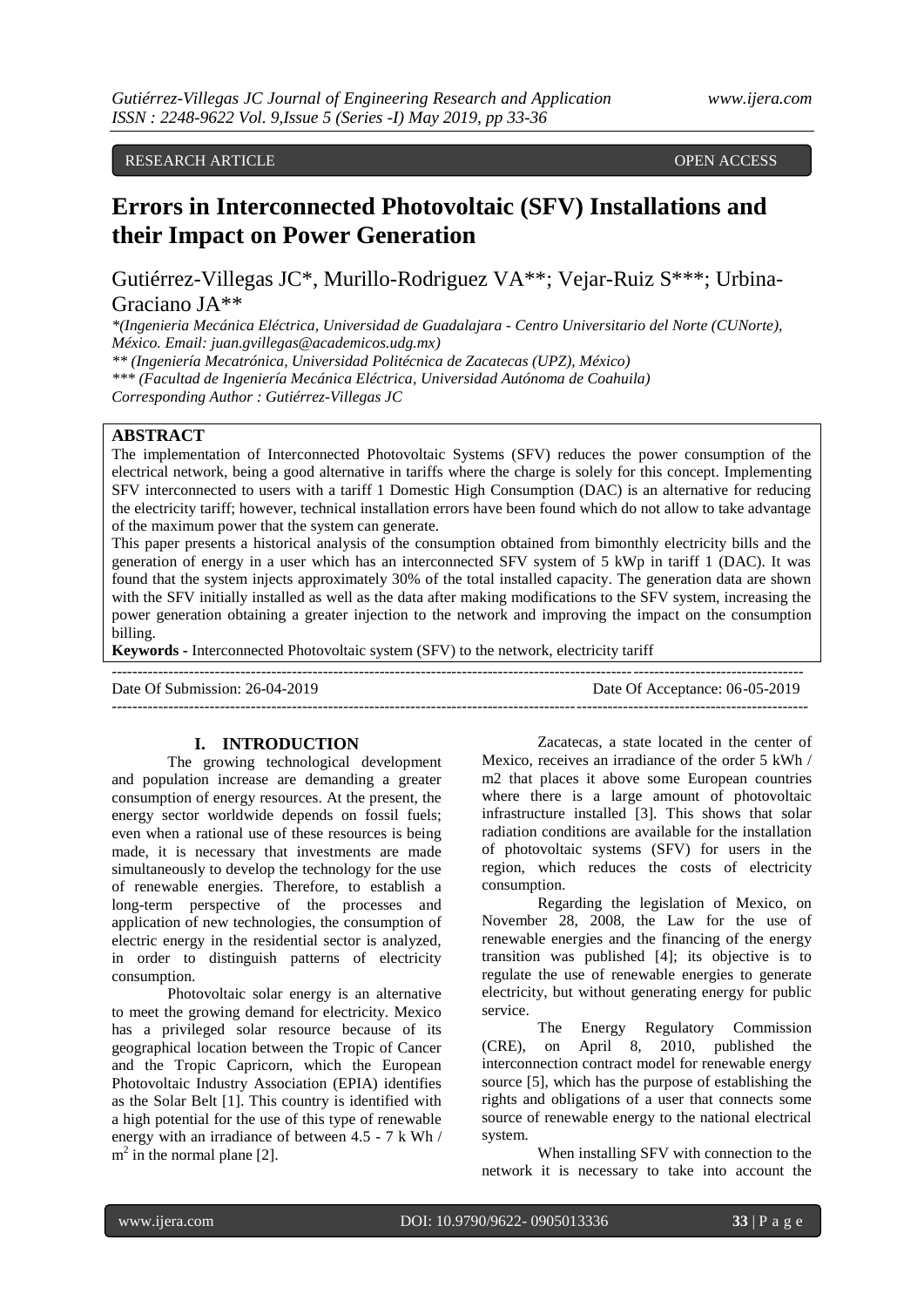current regulations and the technical recommendations of the manufacturers of the equipment used. Installations that do not comply with the norms and established recommendations have been found, preventing these systems from operating adequately, directly impacting on the generation of energy and as a consequence there is no significant impact on the reduction of the electricity bill.

In the billing scheme for users with a renewable energy source, the energy concepts included in the electricity bill for a domestic tariff with renewable energies and analyzed in this paper are:

- Network consumption: the energy that the bidirectional meter quantifies as demand by the user of the supply network.
- SFV generation (injected): energy that the bidirectional meter quantifies as delivered to the electricity network (Supplier).
- Accumulated energy: Energy delivered by the Generator (User) to the electricity network (Supplier) that was not possible to compensate in a given previous month and that accumulates for future compensations.
- Energy exchange: energy taken from the accumulated amount of the previous bimester and that will compensate the energy delivered by the Supplier in the billing period.

The objective of this work is to present the analysis of the historical consumption of electrical energy of a user in the DAC tariff who has installed an SFV connected to the 5 kWp network, but who has not been able to reduce the cost of the electricity bill. Modifications are proposed to improve the installation and verify its impact on the energy injection in the electric billing by CFE. The results of monitoring the power generation before and after making adjustments to the system using an energy quality analyzer are also presented.

**II. MÉTODOS**

Case study

In the present analysis, a user of the city of Zacatecas is taken as a case study. For the energy consumption, the bill is in DAC rate, and for the cost of the electric bill, an installation of an SFV system with connection to the network was chosen. By having the optimal conditions for power generation with the SFV, and after several months of being in operation, it has not been possible to reduce the cost of the electricity bill.

The review procedure of the analysis case is carried out as follows:

- Revision of the electric bill
- Inspection of the SFV
- Recommendations and modification of the SFV
- Analysis of the electric bill after the modification of the SFV
- Energy registration using the electrical network analyzer

The modifications made to improve the installation of SFV were:

- Elimination of the shading of the photovoltaic modules: this avoids that some ceda can operate in open circuit eliminating the generation of energy.
- Modification of the photovoltaic array with which two branches were installed in parallel to reduce the generated voltage: in this way, it is ensured that the voltage is not greater than the safety margin of the inverter and the protection can be activated to stop injecting energy into the network.

When carrying out the recommended modifications, the electric energy bill is analyzed for three bimesters in order to quantify the impact on the energy injection, and as a consequence on the electric bill.

For purposes of presentation the results, information on the consumption and energy cost of six bimesters is shown in which there is a tariff 1 with renewable energy.

#### **III. RESULTADOS**

The results presented correspond to a historical year of consumption and cost of electric power. In the first two bimesters, the SFV is operating but without generating the maximum energy level for which it was designed. In the bimester number three, the modification to the system is made, and from the fourth bimester the system operates in an appropriate manner.

Figure 1 shows the consumption and generation of energy by the user, as well as the energy to be invoiced and the energy that has accumulated. The observations that can be made are:

- 1. In the bimester of modification of the installation (bimester 3) of the SFV, a considerable reduction in the energy invoiced can be seen.
- 2. In all the bimesters energy generation is appreciated; however, as of the modification of the SFV (bimester 3), it increases considerably reducing the energy that is demanded from the network.
- 3. As of bimester 4, a bag of energy is applied in such a way that there is no consumption from the network by the user, and also there is energy accumulated for future compensation.
- 4. In the following bimesters, there is also no energy to be invoiced.

Figure 2 shows the cost of energy in the same period, observing that there is a significant reduction in the payment of electricity to the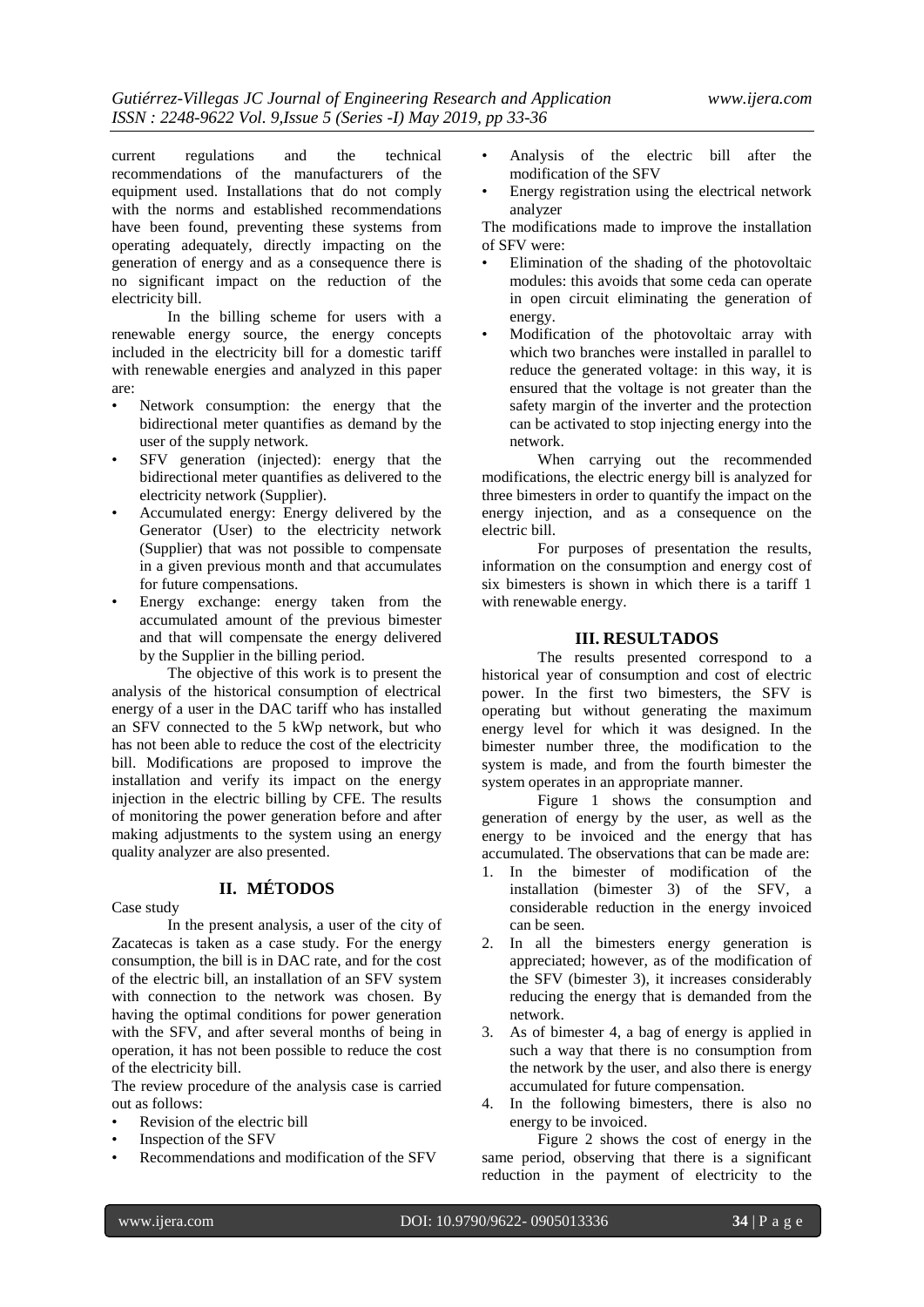supplier, and that as of bimester 4 only the minimum payment per connection is made. In addition to the reduction of the requested kW-h of the network, there is also a reduction in the impact of IVA and the right of public lighting (DAP) since these are calculated from the energy demanded by the user, as can be seen in the figures 1 and 2. With the reduction of these two aspects, the impact on the invoice increases.



Figure 1. Generation and consumption by the user of one year



**Figure 2.** SFV energy cost

By reviewing the energy consumption before and after the modifications, it can be seen that the impact on billing is improved, being this the aspect that the user is interested in. This can be seen immediately in the billing of bimester 4 (Figure 2), reducing it only to the payment for the right to have electricity supply service.

In Figure 3, the result of performing the power measurement generated by the system is shown before making the improvement adjustments. It can be seen that the curve has several discontinuous points in which the power goes to a value of zero. This is because as the radiation increases depending on the time of day, the generated voltage also increases until it reaches levels close to the maximum value acceptable to the inverter.

Upon reaching the maximum level of generated voltage, the protection circuits are